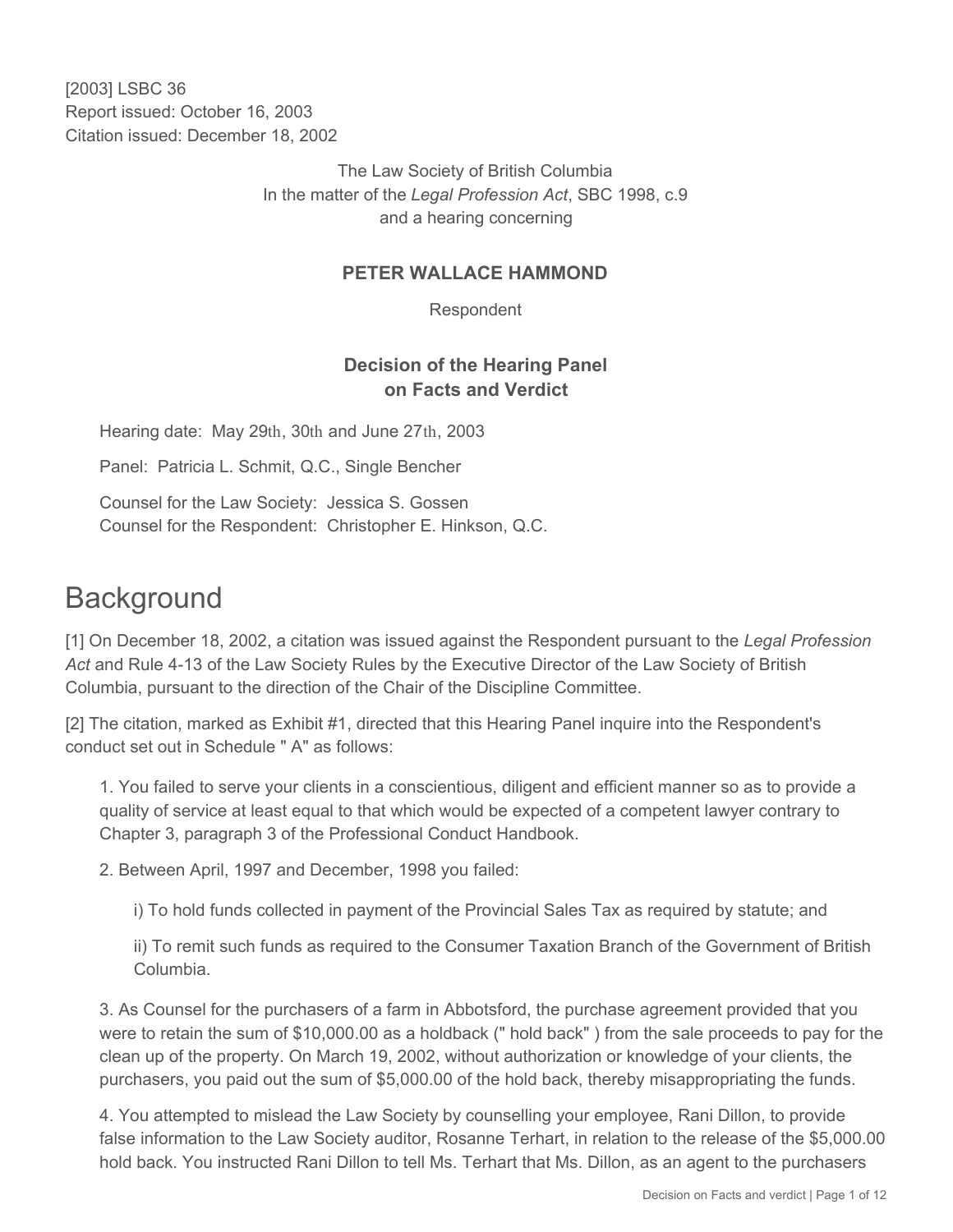of the farm, had verbally authorized the release of the money when she had not.

5. Between July 25, 2002 and September 25, 2002, while acting for the purchasers of the Abbotsford farm, you failed to reply within a reasonable time to communications from Ron Hall, counsel for the vendors.

6. You failed to reply to the written requests of the Law Society for your response to the complaint of Patricia McLean, property manager with Profile Management Ltd. (" Profile" ) that you had breached two undertakings dated November 28, 2001 to pay certain funds to Profile upon completion of the purchases of two different properties.

7. You breached an undertaking you gave to Profile on November 28, 2001:

i) Not to make use of the Form F and Form B in relation to the purchase by your clients of Unit 301 - 12207 - 224 th Street, Maple Ridge until you had the sum of \$330.83 representing outstanding strata fees, in trust.

8. You breached an undertaking you gave to Profile on November 28, 2001:

i) Not to make use of the Form F and Form B in relation to the purchase by your clients of Unit 311 - 12207 - 224 th Street, Maple Ridge until you had the sum of \$393.51 representing outstanding strata fees, in trust.

9. You breached Law Society accounting rules as set out in the Audit Report dated July 3, 2002 and more specifically, you:

i) Used a trust account for non-trust transactions and co-mingled personal funds contrary to Rule 3-52(4).

ii) Breached Rule 3-60 by failing to maintain trust books, records and accounts.

iii) Breached Rule 3-63(1)(a) by failing to record trust account transactions promptly or within 7 days of the transaction.

iv) Breached Rule 3-63(1)(b) by failing to record general account transactions promptly or within 30 days of the transaction.

v) Breached Rule 3-64 by failing to reconcile your trust account on a monthly basis.

vi) Breached Rule 3-61(1)(a) by failing to maintain a general cashbook or synoptic journal.

vii) Breached Rule 3-61(1)(b) by failing to maintain an accounts receivable ledger or any other suitable system, for each client, to record the lawyer/client position on all transactions in which a bill has been rendered or a disbursement made.

viii) Breached Rule 3-68(2) by failing to retain the books, records and accounts relating to the most recent five year period at your chief place of practice. Those books, records and accounts related to your GST records and client file number 61400198 for your client 614104 B.C. Ltd.

10. A monetary judgment dated April 19, 2001 having been entered against you by the Minister of Finance and Corporate Relations, and not being satisfied within seven days, you failed to notify the Executive Director of the Law Society in writing of the circumstances of the judgment and your proposal for satisfying it contrary to Rule 3-44(1) of the Law Society Rules.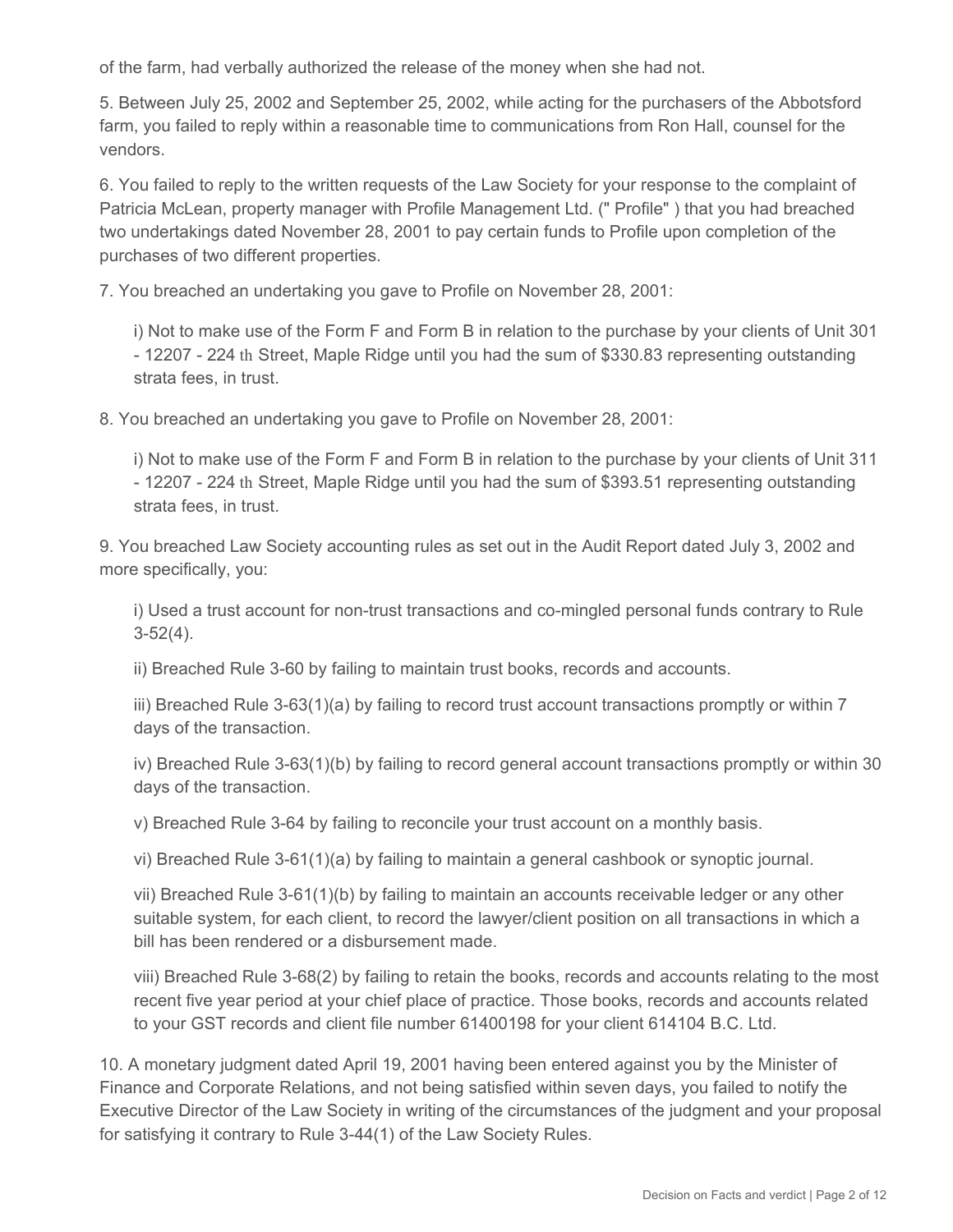11. A monetary judgment dated October 9, 2001 having been entered against you by the Minister of Finance and Corporate Relations and not being satisfied within seven days, you failed to notify the Executive Director of the Law Society in writing of the circumstances of the judgment and your proposal for satisfying it contrary to Rule 3-44(1) of the Law Society Rules.

12. You failed to reply promptly to the Law Society requests for an explanation of the complaints of H.S.

13. You failed to reply promptly to the Law Society requests for an explanation of the complaint of R.M.

14. You failed to reply promptly to the Law Society requests for an explanation of the complaints of D. McD.

### **Agreed Facts**

[3] Pursuant to Rule 5-2(2) of the Rules of the Law Society (" the Rules") the Respondent consented to a Panel composed of a single Bencher.

[4] The Respondent acknowledged proper service of the citation and waived the requirements of Rule 4-15 of the Rules.

[5] An Agreed Statement of Facts being a letter dated April 28, 2003 from Mr. Hinkson to the Law Society was filed as Exhibit #3 in these proceedings. It provided the following admissions:

(a) that between April 1997 and December 1998, the Respondent failed to:

i) Hold funds collected in payment of the Provincial Sales taxes required by the Statute; and

ii) Failed to remit such funds as required to the Consumer Taxation Branch of the Government of British Columbia. The Respondent has previously acknowledged his obligations with respect to these funds and payments.

(b) the Respondent used a Trust Fund for non-trust fund transactions and commingled personal funds contrary to Rule 3-52(4)

(c) from time to time, the Respondent failed to reconcile his Trust Account on a monthly basis as required by Rule 3-65.

(d) a monetary Judgment dated April 19, 2001 was entered against him by the Minister of Finance and Corporate Relations, but he failed to notify the Executive Director of the Law Society in writing of the circumstances of the Judgment and his proposal for satisfying it contrary to Rule 3-44(1) of the Rules.

(e) a monetary Judgment dated October 9, 2001 was entered against him by the Minister of Finance and Corporate Relations, but he failed to notify the Executive Director of the Law Society in writing of the circumstances of the Judgment and his proposal for satisfying it contrary to Rule 3-44(1) of the Rules.

[6] The admissions relate to counts 2, 9(a), 9(e), 10 and 11 in the citation marked as Exhibit #1.

[7] In testimony, the Respondent admitted the facts underlying the following counts in Exhibit #1:

- (a) Count 6, in that he replied late.
- (b) Count 9, in that he breached Law Society accounting rules.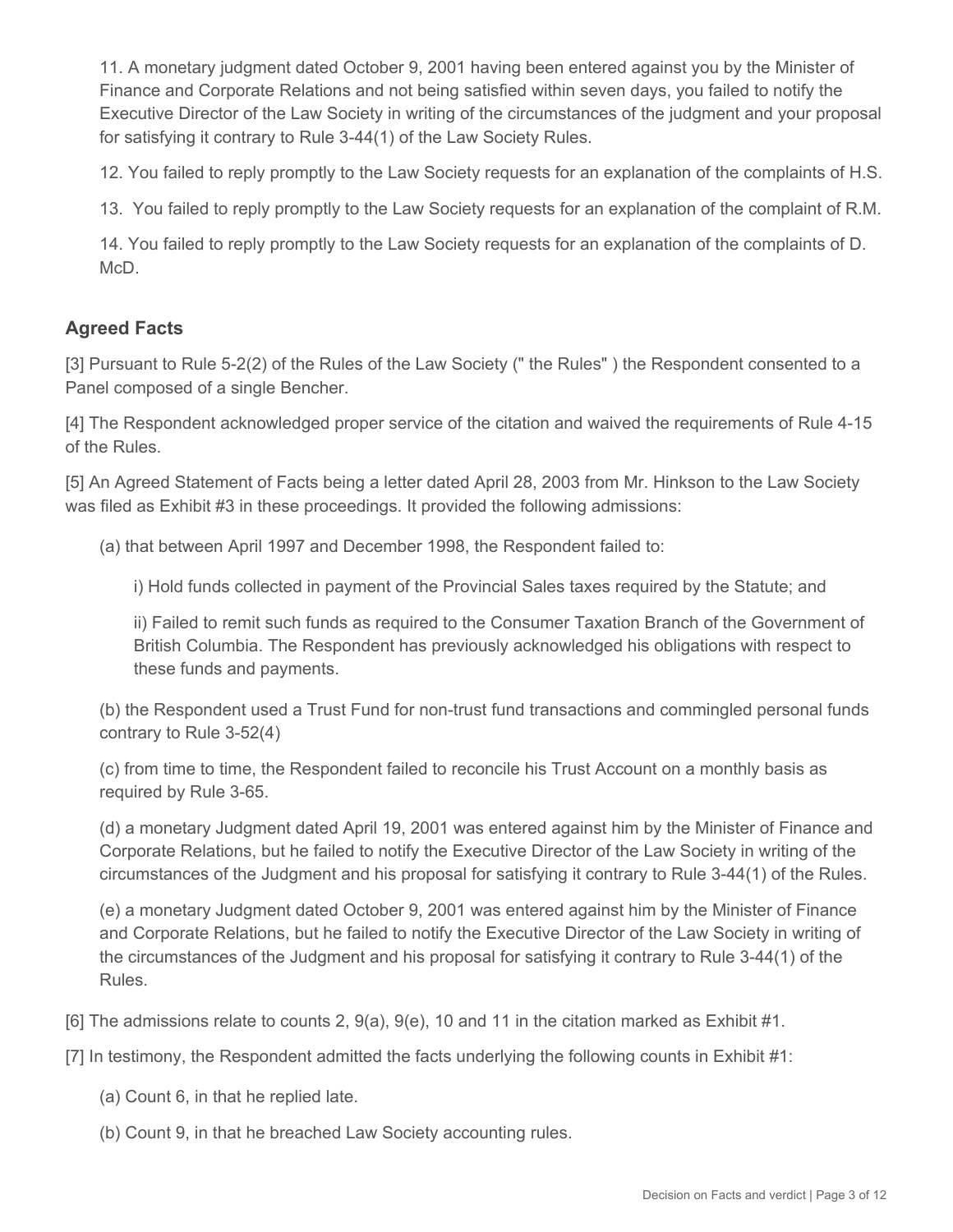(c) Count 10.

(d) Count 11.

(e) Count 12, in that he replied late.

(f) Count 13.

(g) Count 14, in that he replied late.

# **Background Facts**

[8] The Respondent is 55 years old and was called to the Bar in British Columbia in September, 1976.

[9] The Respondent practised in firms of several members or more, from 1978 to at least 1992 and then shared space with another member until 1998 when he became a sole practitioner.

[10] His practice is composed of approximately 40% real estate, some corporate commercial matters with the balance being a general practice.

# **Facts**

[11] Based on the testimony the Panel finds the following facts:

1. The Respondent was the subject of a " file side chat" with Peter Keighley on August 31, 1999. This was instigated because the Respondent had not responded very fully to the complaints that the Practice Standards Committee had reviewed. The Review was instigated by a request from the Practice Standards Committee as a result of complaints that revealed problems with delay, failure to communicate and financial difficulties.

2. After the meeting with the Respondent, Mr. Keighley made several recommendations regarding the Respondent tightening up his file maintenance procedures, timekeeping, returning telephone calls, dealing with receivable accounts and obtaining reliable and skilled staff.

3. The Practice Standards Committee received Mr. Keighley's report and decided that follow up was necessary to ensure the changes recommended by Mr. Keighley had been made.

4. Mr. Keighley attended again at the Respondent's office on May 9, 2000. He noted the difficulty experienced in scheduling the follow up visit and that he had found a " general lack of progress toward implementing any of the suggestions" he had made in the previous file side chat.

5. The Practice Standards Committee decided that a Practice Review was necessary.

6. The Practice Review conducted by Jackie Morris took place on November 14, 2000.

7. Ms. Morris concluded, generally, that the Respondent lacked control or supervision over his practice. Her Practice Review, dated January 11, 2001, identified the lack of progress since Mr. Keighley's second report, and made 20 recommendations, including recommendations dealing with staff supervision, file control, documentation, and management including follow up on files, and with clients, closing procedures on files, and establishing effective office systems and using them.

8. Ms. Morris recommended and the Practice Standards Committee accepted that there should be a follow up Practice Review in August, 2001.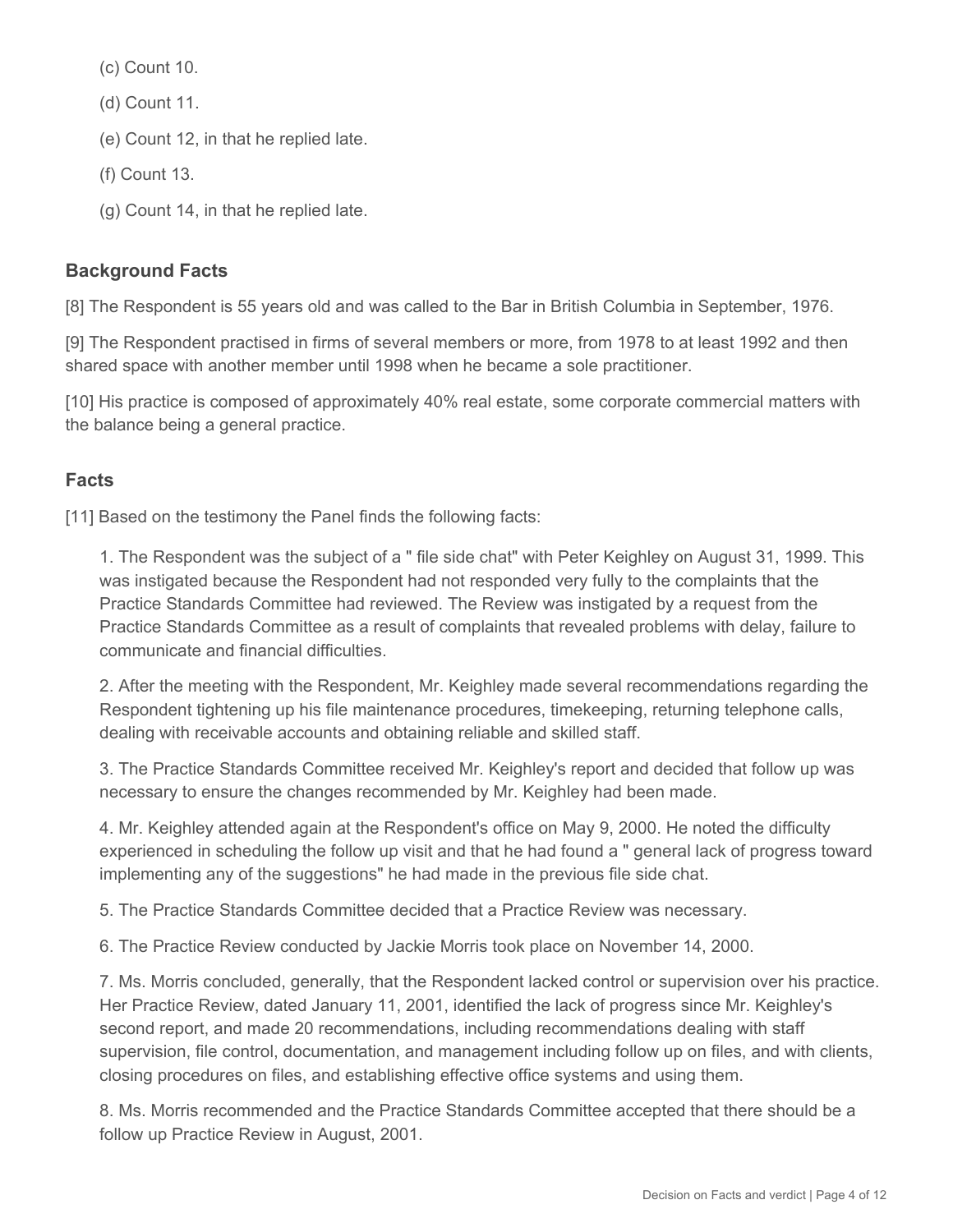9. By letter dated February 20, 2001 the Respondent accepted that the 20 recommendations made by Ms. Morris were necessary and acknowledged that he would implement them. He indicated that as of the date of the letter, he had, in fact, implemented many of the recommendations.

10. The Practice Review did not take place in August, 2001, as planned, due to the Respondent failing to return calls, then asking for an extension, and then experiencing medical problems. A date for the follow up Practice Review was arbitrarily set by the Practice Standards Committee for February 7, 2002. The day before the Review was to take place, the Respondent advised Ms. Morris that there had been a family accident and it was agreed to postpone the Review to February 14, 2002.

11. The follow up Practice Review took place on February 14, 2002. Ms. Morris attended at the Respondent's office and reviewed files.

12. After reviewing files, office procedures, the computer system and after having discussions with the Respondent's staff and the Respondent, Ms. Morris concluded that almost no progress had been made on the recommendations from the first Practice Review.

13. The Respondent was invited to respond to the findings.

14. On April 12, 2002, the Respondent replied, disputing that significant changes to the practice had not been made, asserting that backlog reporting and file management systems had been changed and denying the conclusion that Ms. Morris made that the Respondent seemed not to have personal knowledge of his files and their status. He acknowledged that there had been staff problems and accounting computer problems but asserted that they had been or were being overcome, while using these problems as a reason for some of his office failures. While he asked for advice, he hadn't taken advice previously offered.

15. Ms. Morris found no evidence that between the two Practice Reviews, the Respondent had developed systems and methods to deal with listing of files, backlog of post closing and reporting on files. She found that he had failed to complete files, failed to document what had happened and was to happen on files, failed to close files, improperly delegated to staff and lacked supervision and follow up with staff.

16. Ms. Morris could not say whether there were in fact, systems, or whether the systems were in place, but didn't work. She testified that she made inquiries of the Respondent about systems to manage his practice, and was told there were systems in place, but the Respondent couldn't access them. He didn't show them to Ms. Morris, and she did not see evidence of them or of them being used.

17. The Practice Standards Committee resolved to refer the Respondent to the Discipline Committee pursuant to Rule 3-14 of the Rules for consideration of disciplinary action.

18. In the meantime, in or about November, 2001 the Respondent acted on a purchase for purchasers of two separate strata units. He forwarded two letters of undertaking to the strata management company, Profile Management Ltd. (" Profile" ) undertaking not to use certain LTO forms which he asked to be provided by them, until he had certain monies representing unpaid strata fees. It is worthwhile to set out the exact wording of the relevant portions of the two undertaking letters. The first one stated:

" We confirm our undertaking not to make use of the above noted Forms until we have the amount of \$330.83 being the amount outstanding."

The second one stated: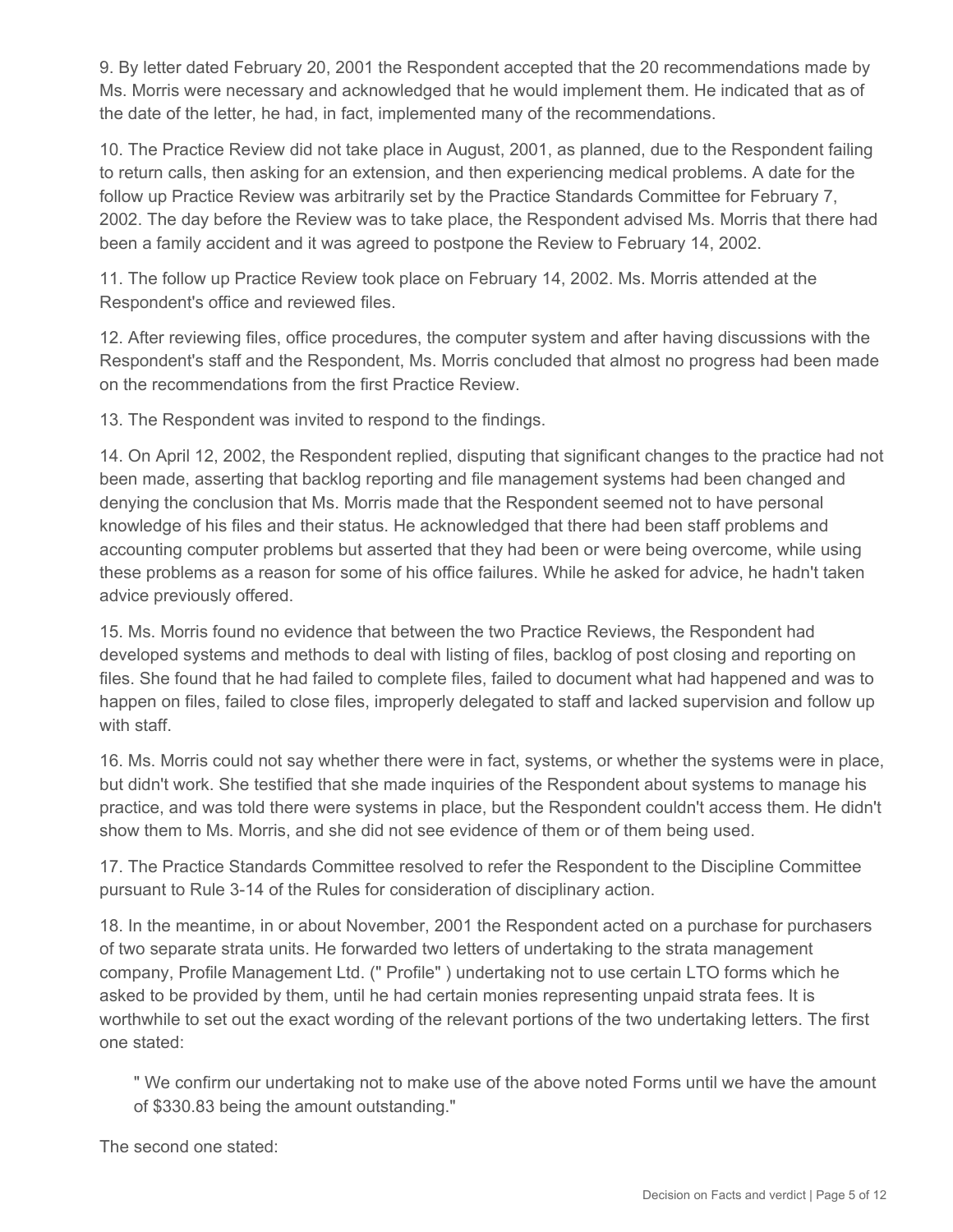" We confirm our undertaking not to make use of the above noted Forms until we have the amount of \$393.51 being the amount outstanding."

Each letter of undertaking was signed by the Respondent but was drafted by his secretary. The letters of undertaking were defective. They failed to state that the Respondent undertook to " forward" the payments to Profile. Instead, the letters merely stated that the Respondent would not use the Forms until he had the amounts. A proper letter of undertaking used by the real estate bar, would be expected to state that the lawyer undertook not to file the Forms until such time as he had the necessary monies in trust and after closing, that the lawyer would forward those monies forthwith to the entitled party.

19. In the instant case, when the Respondent failed to pay the sums, Profile made several calls to the Respondent, speaking to his secretaries, but never getting a reply from the Respondent. Profile complained to the Law Society on February 28, 2002.

20. Subsequent to the complaint, Profile sued the Respondent for the amounts which he undertook to have. Default judgment was taken. Thereupon, the Respondent paid the judgment.

21. Kensi Gounden testified that on March 19, 2002, and April 14, 2002, he wrote the Respondent regarding the Profile complaint of February 28, 2002, requesting an explanation.

22. Mr. Gounden did not receive a reply to any of these letters.

23. Mr. Gounden testified that on August 13, 2002, and September 10, 2002 he wrote the Respondent regarding a complaint by H.S. and that he did not receive a reply to these letters.

24. Mr. Gounden testified that on June 25, 2002, July 24, 2002, August 9, 2002, August 21, 2002 and September 10, 2002, he wrote the Respondent regarding a complaint by R.M. and that he did not receive a reply to those letters.

25. Mr. Gounden testified that on August 21, 2002, he wrote the Respondent regarding a complaint by D.M.

26. The Respondent admitted to these letters from the Law Society.

27. Mr. Gounden testified that on October 2, 2002 he again wrote the Respondent, this time in an omnibus letter about the R.M. complaint, the H.S. complaint, the D.M. complaint and the Profile complaint. He received a reply to this letter from the Respondent, which was dated November 8, 2002.

28. The Respondent's explanation to these complaints was as follows:

a) Re: Profile - the Respondent stated that he provided the " usual type of undertaking" to Profile and that in the " normal transaction [the forms] would come to me and I would have filed them at closing and paid Profile at closing" . He explained that his client had picked up the Forms from Profile, paid the money due and filed the Forms in the Land Title Office, thereby circumventing him. He implied that he was thus relieved from complying with the undertaking. When Profile pressed him for payment and he could not get a receipt from his client for the alleged payment to Profile, he paid.

At no time did the Respondent suggest that if the transaction had occurred in the " normal manner" that he would be entitled to simply hold the money.

b) Re: R.M. - the Respondent explained that he had sent the required documents to the complainant.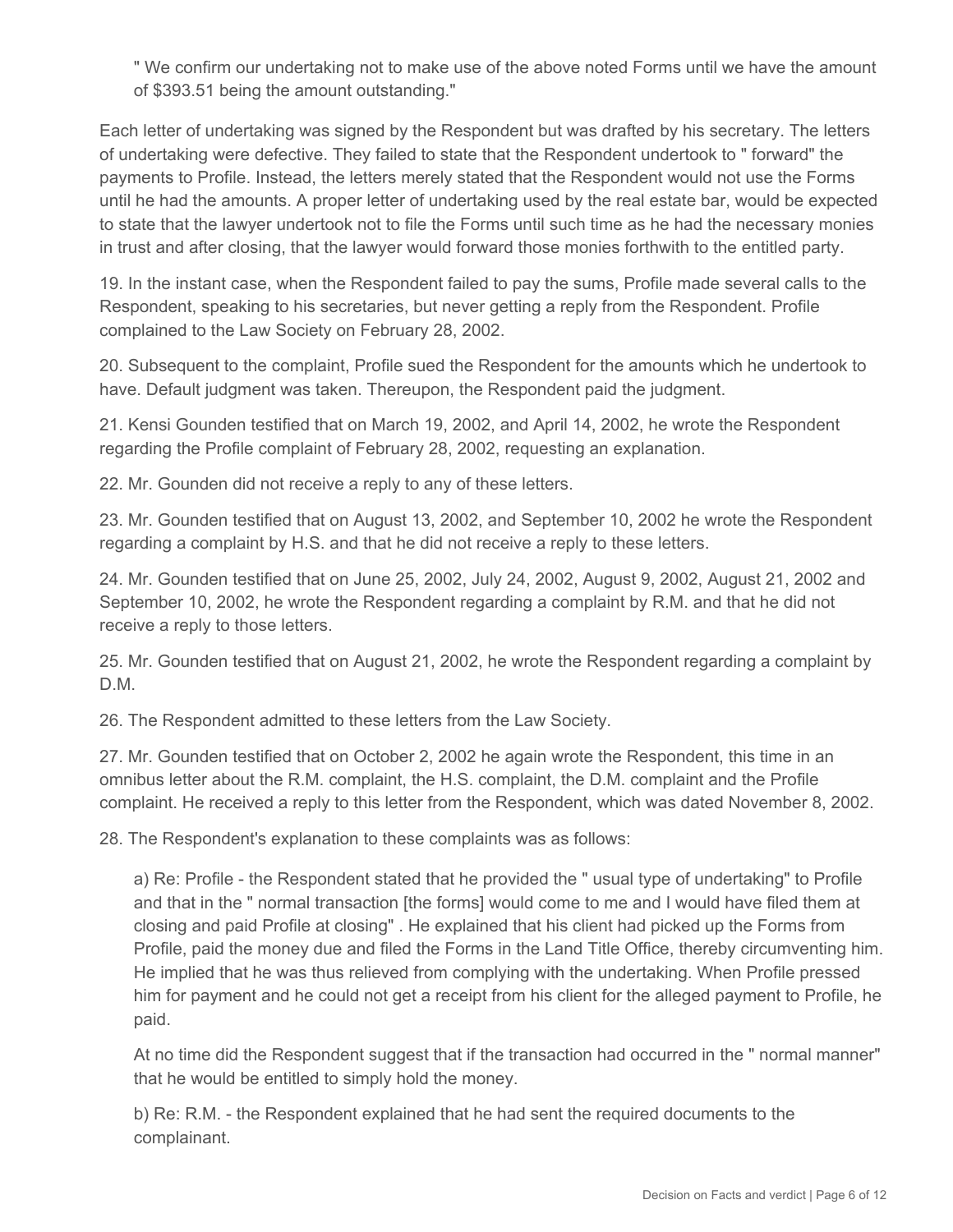c) Re: D.M. - the Respondent provided an explanation to the complaint.

d) Re: H.S. - the Respondent provided an explanation to the complaint.

29. In or about 2002 the Respondent was retained by the purchasers in the purchase of a farm property (" Mt. Lehman Road Property" ). One of the purchasers was his conveyancing secretary (" the secretary" ). A term of the interim agreement required that machinery and broken equipment was to be removed by the vendors prior to closing. Failing removal of the machinery a holdback of \$10,000 would be retained by the Respondent.

30. The vendors did not clean up the property before the closing date, so the Respondent kept the holdback of \$10,000 for the time being.

31. The Respondent's secretary had conduct of the file. She drafted most of the correspondence on the file dealing with the holdback, but the Respondent signed it.

32. After closing it was arranged that the purchasers were to perform the cleanup on the property and provide invoices to the vendor's lawyer as proof of the cost, so that the holdback could be dealt with.

33. The Respondent's secretary faxed invoices for the alleged cleanup to the vendor's lawyer. One of the invoices was false. The secretary knew the invoice was false. The secretary was found out, by the vendors. The Respondent learned of the attempted fraud from the vendors.

34. The matter was eventually resolved with the Respondent paying a sum from the holdback to the purchasers, and reimbursing the balance of the holdback to the vendors.

35. One of the vendor's lawyers, Ron Hall, was invited by the Law Society to seek instructions from his client, in order to complain to the Law Society regarding the Respondent's delay of over three months from closing, in dealing with the holdback.

36. Ron Hall wrote several letters and made several telephone calls to the Respondent seeking resolution of the holdback issue, prior to seeking instructions from his client to complain.

37. When Mr. Hall wrote a " hardline" letter, insisting on action, the Respondent responded and forwarded to Mr. Hall the appropriate amount from the holdback, likely sent shortly after September 24, 2002.

38. The Law Society authorized an audit of the Respondent's books, records and accounts pursuant to Rule 4-34.

39. Rosanne Terhart conducted the audit and prepared an audit report dated July 3, 2002, Exhibit 4 which covered the period March 1, 2001 to March 1, 2002 and was performed over a four day period in June, 2002.

40. One of the files Ms. Terhart examined was the Mt. Lehman Road Property file. She was concerned regarding a transfer of \$5,000 from the \$10,000 holdback to a numbered company when there was no evidence on the file of an authorization from the purchasers to do so and no clear authorizations from anyone else involved.

41. The Respondent asserted that he had verbal authorization from his secretary, who was one of the purchasers. He also asserted he had authority from one of the vendors being a principal in a company involved in the purchase.

42. Ms. Terhart gave evidence that the secretary, one of the purchasers of the property, had told her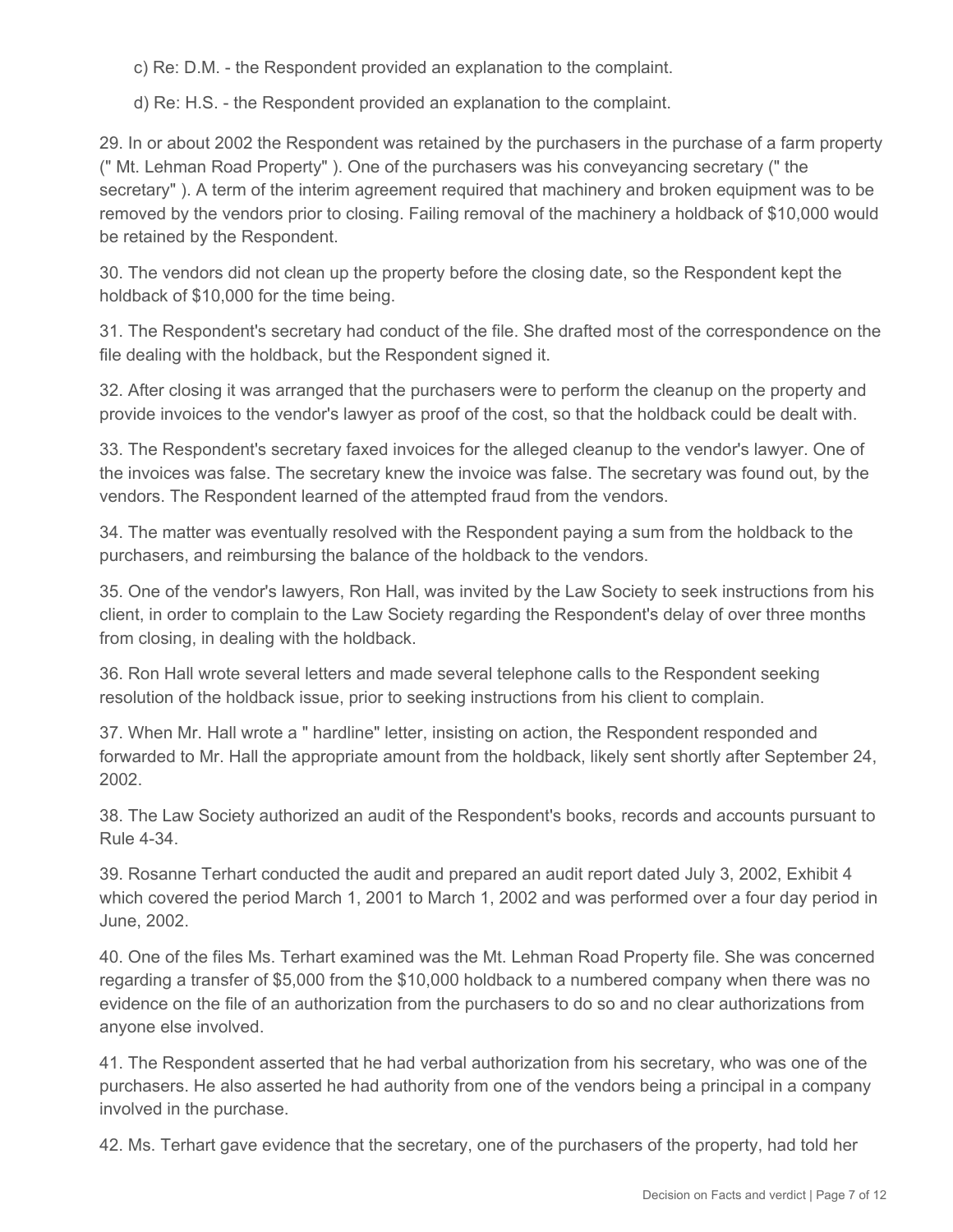that she did not give the Respondent verbal authorization to deal with the holdback. Ms. Terhart also testified that the secretary told her that the Respondent had told her to tell Terhart that she, the secretary, had given authorization, when in fact, she had not.

43. The secretary testified that:

a) she hadn't told the Respondent about the attempted fraud regarding the holdback until after the fraudulent bill had been sent to the vendor and before Ms. Terhart began questioning about the apparent lack of authorization to release the holdback on the Mt. Lehman Road Property.

b) she testified in an uncertain and confusing manner to a somewhat different version of events than Ms. Terhart regarding the authorization to release the holdback monies, although the gist was basically the same.

44. The Respondent asserted that he told the secretary before he paid the holdback money out, that he was doing so, and she acknowledged that it had to happen. He also asserted that he did not instruct the secretary to lie to Ms. Terhart.

45. I am left with much doubt about whether and when authorization was given to the Respondent to release the holdback, but the Respondent's version of events makes far more sense in the context of the events surrounding the Mt. Lehman Road Property purchase and I accept his evidence.

46. More importantly, I am left with grave concerns regarding the motive the secretary may have had to tell Ms. Terhart that she had not authorized the Respondent to release the funds. I do not accept the secretary's evidence on this point.

47. Ms. Terhart's Audit revealed the following regarding the Respondent's records, books and accounts:

a) From January 2000 to April, 2001, he ran his pooled trust account out of an account from which he also operated the business of a numbered company owned by the Respondent's wife. After April 2001, he not only operated the numbered company from the trust account which contained client's trust monies, but also operated the general business of his practice out of this account, including depositing income from the law practice, and paying expenses of the law practice and writing draw cheques to himself.

b) He did not keep a cash book or synoptic journal showing all trust transactions, with dates, amount of receipt and/or disbursement, sources of funds, client identity, recipient identity, and number of cheque/voucher.

c) Ms. Terhart was able to locate with much effort the supporting documents to back up information that normally would appear in the trust cash book/synoptic journal. However some of the information was not complete.

d) He did not keep accounts receivable ledgers, cash books or synoptic journals.

e) He was very late in recording and/or reconciling trust or general activity.

48. Ms. Terhart advised the Respondent in June, 2002, that he could not operate his practice business out of the trust account.

49. The Respondent testified an accountant had told him that he could operate his trust account in this manner. The Respondent did not provide the accountant's name and the accountant did not testify.

50. It was not until mid October, 2002, that the Respondent set up his own general account out of which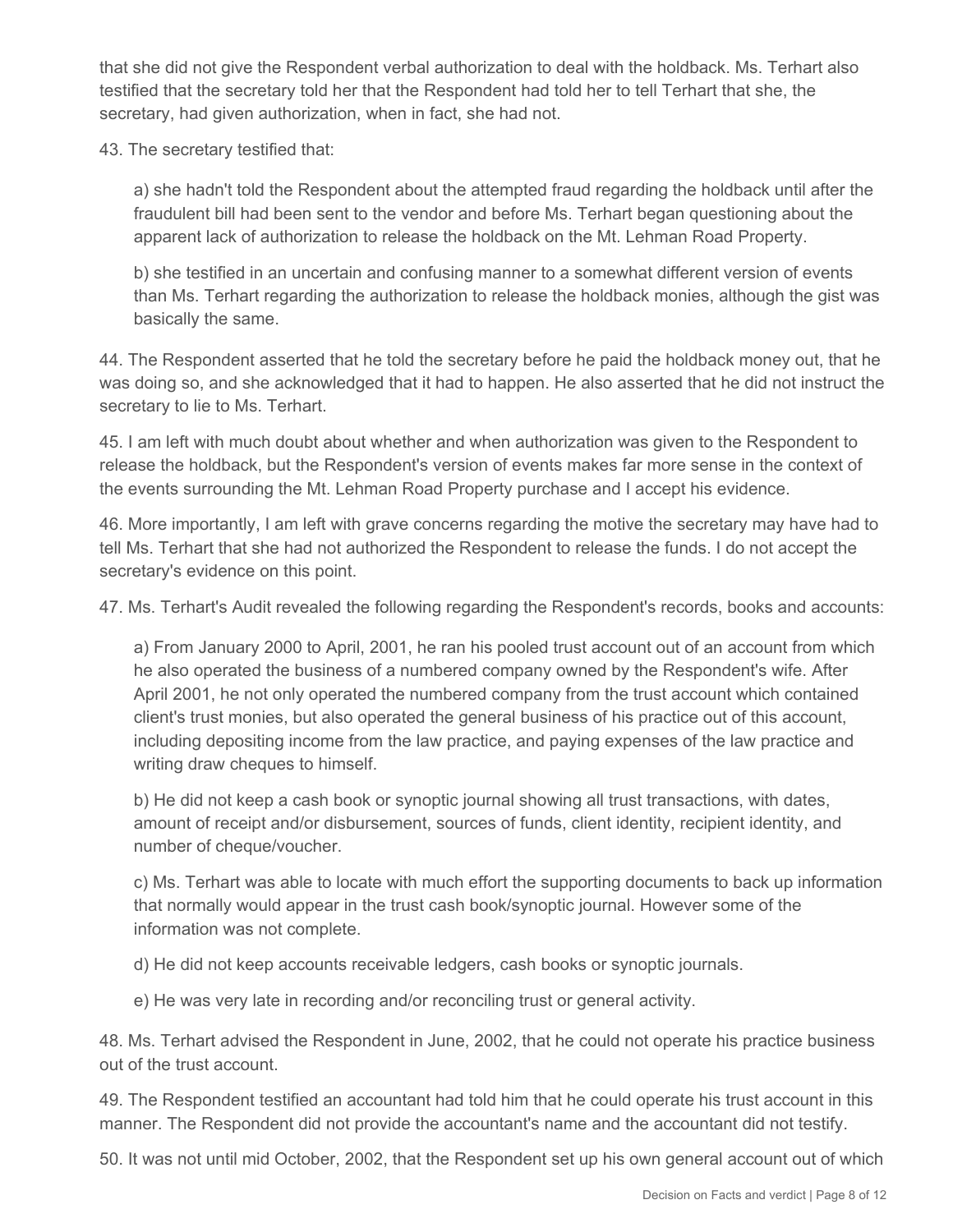to operate his law firm but even then, the account did not comply with the rules as it was an account in the name of a numbered company, " dba" Hammond & Company. The Respondent was not the holder of a law corporation permit as required by Rule 9-5.

51. Ms. Terhart returned for a second interim audit, Exhibit 5, conducted during the period October 31 to November 18, 2002, and in January, 2003 for five days. Similar deficiencies were noted as in the first audit, although by this time the Respondent was no longer co-mingling law practice receipts and disbursements with trust receipts and disbursements.

52. The Respondent testified that since 2000, he has had ongoing staff problems which affected the cash flow and profitability of his firm and made it difficult to increase the practice because the level of support was absent. During that time he was diagnosed with diabetes, which affected his eyesight.

53. The Respondent left it up to his secretary to deal with most post-closing matters.

54. The secretary did not have a computer reminder system for files on her computer.

55. The secretary did not use a bring forward system.

56. The Respondent did not use a bring forward system.

#### **Analysis & Decision**

[12] The facts supporting the following counts in the citation, marked as Exhibit 1, are admitted in Exhibit 2:

- a) Count 2
- b) Count 6
- c) Count 9
- d) Count 10
- e) Count 11
- f) Count 12
- g) Count 13
- h) Count 14.

[13] The elements of professional misconduct are set out in the case Re: Pierce and the Law Society of British Columbia (1993) 103, DLR (4th) 233 (B.C.S.C.) at page 248-9, as follows:

"... it is conduct which would be reasonably regarded as disgraceful, dishonourable or unbecoming of a member of the profession by his well-respected brethren in the group - persons of integrity and good reputation amongst the membership."

[14] Subsequent to Re: Pierce, the Benchers in the matter of Jed Maxwell Hops [1999] LSBC 29 held as follows:

" . . . a review of the decisions that the Benchers have made, either by way of a Discipline Panel or the Benchers, en banc, indicates a determination by the Benchers that something less than dishonourable or disgraceful conduct can support a finding of professional misconduct."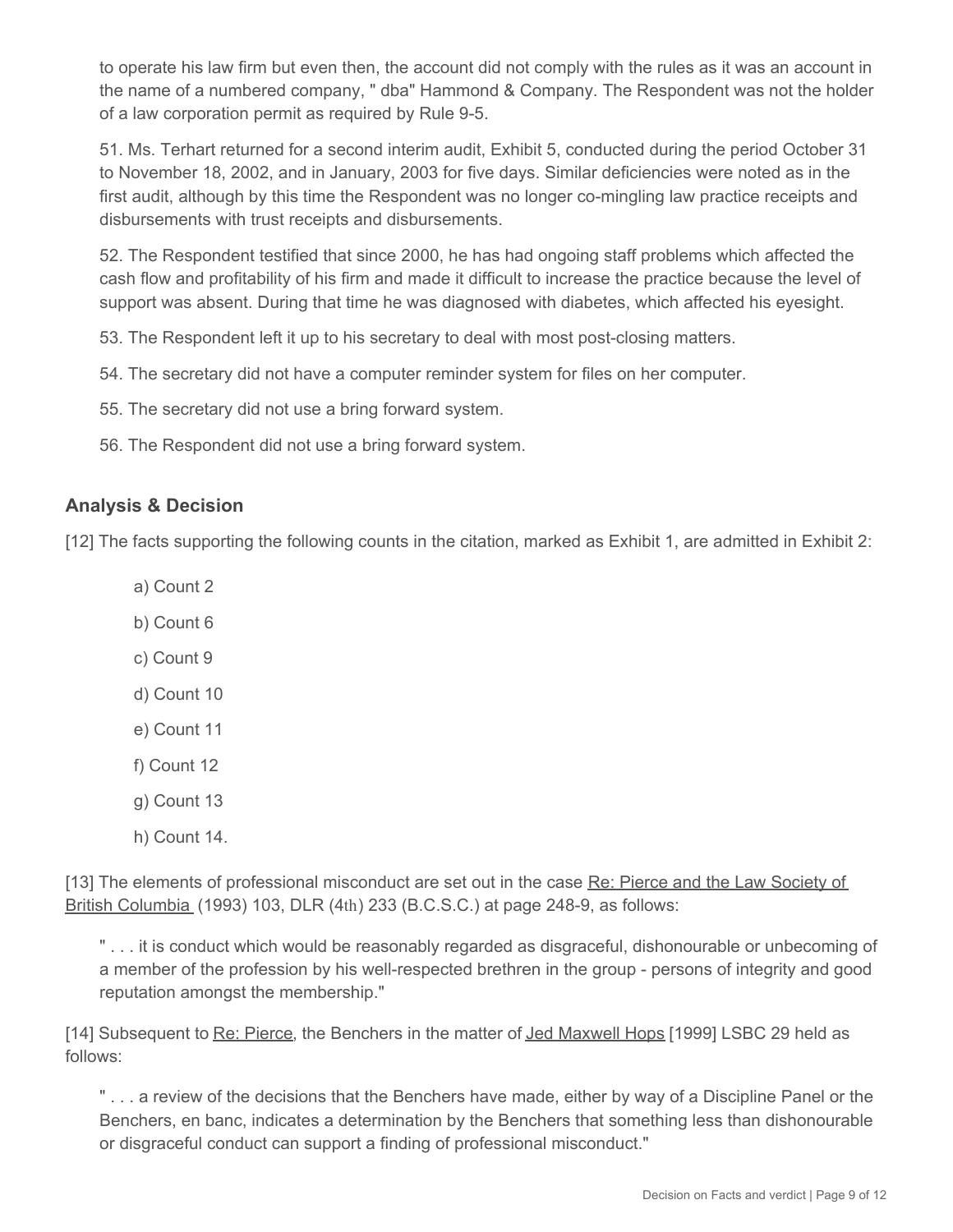and later, in that decision:

" If the standard for professional misconduct still requires " disgraceful" or " dishonourable" conduct the Benchers have lowered the level of impropriety to attract those descriptions . . . It is clear that conduct matching those descriptive adjectives is no longer required for a finding of professional misconduct."

[15] The Benchers, in Hops noted that no court has sought to set limits as to what constitutes " disgraceful" or " dishonourable" conduct, leaving that determination with the Benchers.

[16] The standard of proof in professional misconduct matters ranges from a standard approaching that of proof beyond a reasonable doubt for the most serious allegations of misconduct to that approaching a balance of probabilities for those of a less serious nature. The issue to be determined is whether I am " reasonably satisfied" that professional misconduct has occurred " on the totality of circumstances" proven by a fair and reasonable preponderance of credible evidence. Smith v. Smith [1952] S.C.R. 312 at 331-2.

[17] As stated in Jory v. College of Physicians and Surgeons No. A850601, Vancouver Registry, S.C.B.C.:

" Evidence must be sufficiently cogent to make it safe to uphold the findings with all the consequences for the professional person's career and status in the community."

[18] Breach of the provisions in the Professional Conduct Handbook simpliciter is not, per se, professional misconduct. Something more than a " mere" breach of one or more of those provisions is needed to reach the threshold of professional misconduct. See the Review decision in Re: Dobbin [1999] LSBC 27 at paragraph 17-18 applying Fan v. Law Society of B.C. (1977) 77 D.L.R. (3rd) 97 at p. 102 where Mr. Justice Seaton observed:

" [the Law Society's] position was that conduct that was a breach of a ruling would necessarily constitute professional misconduct or conduct unbecoming a member. I do not think that to be so. If it were, Section 48 (now Section 47) would be worded so as to encompass breach of a ruling or there would be a provision in the Act giving status to the Handbook. Most breaches would constitute either professional misconduct or conduct unbecoming a member but there was no finding that this breach was either."

[19] The Panel is mindful of this direction. However, it is obliged to view the evidence as a whole, assess its cogency and weight and decide if the evidence as a whole admitted to be breaches of the Handbook attains the standard necessary to constitute professional misconduct.

[20] Given the admissions made by the Respondent regarding the facts underlying Counts 2, 6, 9, and 10 - 14, and the evidence heard, as accepted above, the Panel finds professional misconduct occurred on all of Counts 2, 6, 9, 10, 11, 12, 13 and 14.

[21] Regarding Counts 6 and 12 to 14, as the Benchers have recently restated in Re: James Douglas Hall [2003] LSBC 11, lawyers are obligated to respond promptly to complaint inquiries from the Law Society. The Law Society cannot fulfill its statutory duty to protect the public interest if lawyers ignore it. It is professional misconduct to do so in these circumstances.

[22] The Panel dismisses Counts 3 and 4. These two counts involve the sale of the Mt. Lehman Road Property and are bound up together in a very confused and poorly documented file. Even while dismissing these counts, the Panel finds that it was not always clear who the Respondent acted for nor what specific services he was to provide. This was partly due to the nature of the instructions from his clients and partly due to the fact that he allowed his secretary to do most of the file work. In dismissing these counts the Panel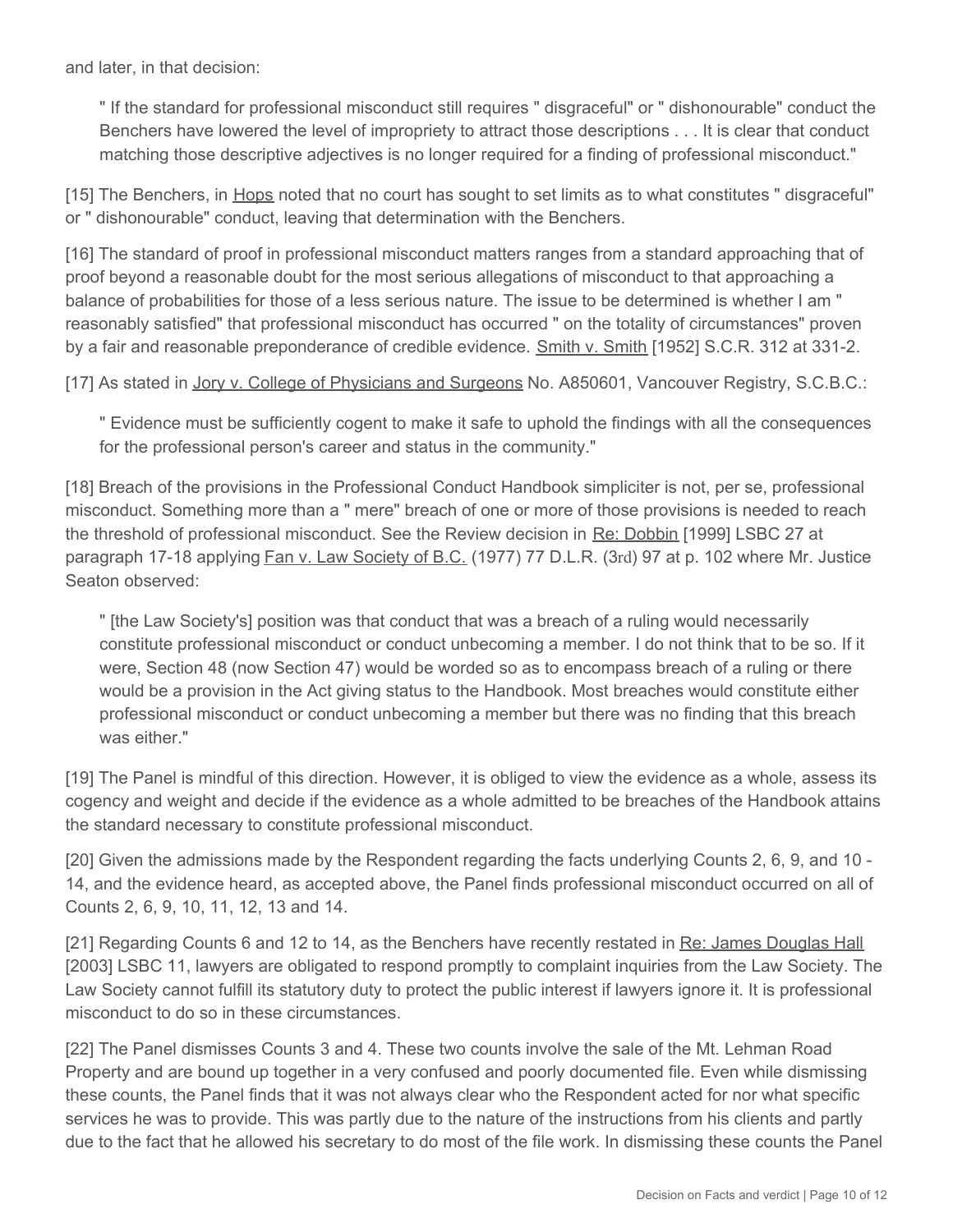finds that the Respondent did not instruct his secretary, one of the purchasers, to lie to Ms. Terhart regarding the authorization to release the holdback. The Panel rejected the secretary's evidence regarding the holdback and her instructions regarding the holdback due to the secretary's deception in this matter. Specifically, the secretary had claimed funds were due, based on fraudulent invoices. She had been found out, and the vendors were demanding their money. The Panel finds that there was some form of authorization given by the secretary to allow the Respondent to deal with the holdback. In dismissing these counts the Panel noted that the confused dealings on the file point to a general failure to manage the file in a lawyerly fashion.

[23] Regarding Count 5, when the Respondent received the " hardline" letter from Mr. Hall, he responded quickly. There were other problems with the holdback, most notably the secretary's attempted fraud regarding cleanup costs, which were beyond the Respondent's control and which explains some of the delay.

[24] The delay in replying to Mr. Hall is explained by the numerous problems on the Mt. Lehman Road Property file, and while lengthy, is not inordinate. The Panel dismisses Count 5.

[25] Concerning Counts 7 and 8, breaches of undertaking are dealt with in Chapter 11 of the Handbook. Undertakings are the most solemn of promises. They are not to be made sloppily or casually. Reliance on undertakings is fundamental to the practice of law. Lawyers must articulate undertakings in a clear and unequivocal manner. They must be scrupulous and make diligent efforts to meet all undertakings. Failure to do so undermines public credibility and trust in lawyers. Standard undertakings are given and received in virtually all real estate transactions and all knowledgeable solicitors are aware of the intended effect of those undertakings.

[26] A lawyer is responsible for every piece of correspondence that goes out of his or her office. Particularly where letters of undertaking are concerned, lawyers must ensure that they are clear and capable of being satisfied.

[27] At the least, the Respondent failed to review the letters drafted by his secretary to Profile to ensure that they adequately and clearly set out what he was obligated to do. The Respondent was dealing with the public, as represented by Profile. A normal real estate practice letter made in the usual practice would have clearly imposed an obligation on him to pay the money for the outstanding strata fees or, if he could not, to return the Forms. The Respondent argued that because of his own failure to define his own duties, he is not obligated to fulfill them and has not breached the undertaking despite the fact that, when sued, he paid the amounts himself. When the Law Society made inquiries, he did not raise the allegation that he had not undertaken to pay.

[28] A further factor is that the lack of particularity in the undertaking was brought to the Respondent's attention by Profile after the deal closed on November 30, 2001. He failed and/or refused to respond to Profile's inquiries.

[29] The Panel finds that the Respondent breached his undertakings to Profile and that Counts 7 and 8 are made out.

[30] The most problematic count is Count 1. Consideration of this Count involves the Panel in examining the whole of the Respondent's practice. The inquiry concerns competence to practice law. Competence involves more than legal knowledge. It is challenging and difficult to run a law practice. A lawyer undertakes many duties, including that of businessperson, systems organizer, human resources manager, bookkeeper, paper filer, office manager. In addition, the lawyer must comply with the Rules of the Law Society that set out duties in the public interest. The Rules that require certain types of accounting and record keeping are